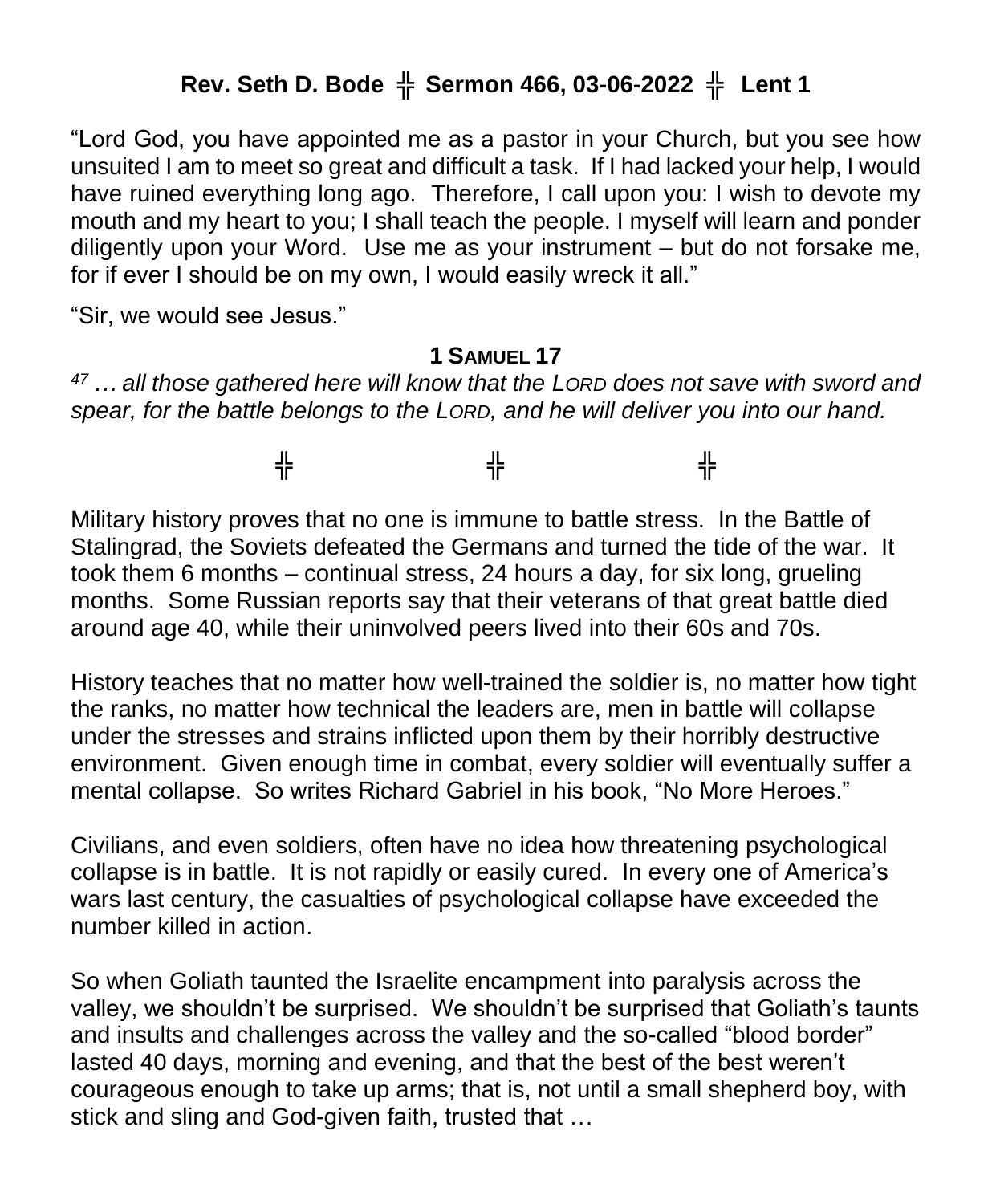## **THE BATTLE BELONGS TO THE LORD**

I guarantee you that this fact will mess with your way of thinking (in a good way): the battle belongs to the Lord. Not the mindgames, not the right weapons, not the victory—but the whole battle itself belongs to the Lord.

If you consider your sins, you may be on your way to psychological collapse. If you really knew the enemies of your soul, you would be a psychological mess. That's why this is such good news.

There are exciting things in our text. First, there is the giant, Goliath, with all of his intimidating armor. Goliath trusted in his weapons and armor. He wore bronze all over, from his helmet to his coat of mail armor to his greaves, which were like boots without the shoe. We can't be sure about weights and measures here, but maybe 150 lbs. for the coat of armor and about 20 lbs. for the spearhead. I read a Jewish scholar this week who made a great case that this really fits the time period, if you see what sea-peoples like the Philistines wore to battle. And clearly Goliath trusted in his weapons and armor.

Second, you see the tough talk. Goliath had no use for the true God, and he taunted and insulted the Israelites accordingly. He was pretty sure of himself that there would never be a champion his size and class. He set the rules of engagement: one-on-one combat would determine the victory for all. And Goliath had no use for the true God.

Third, you see the terrified troops of the Israel camp. Even King Saul, who was always a head taller than any of his troops, was not immune to the terror. He was shaking in his boots. So God's people had become psychological casualties.

King Saul was such a psychological casualty, that he put his trust in the same thing Goliath did. If David was going to attack, he must first have the stature to do so. Then he must have enough weapons and armor. But that is because Saul never understood that God wanted heartfelt obedience over sacrifice, and trust over the fat of rams. So Saul was rejected as king to make way for this shepherd boy, named David.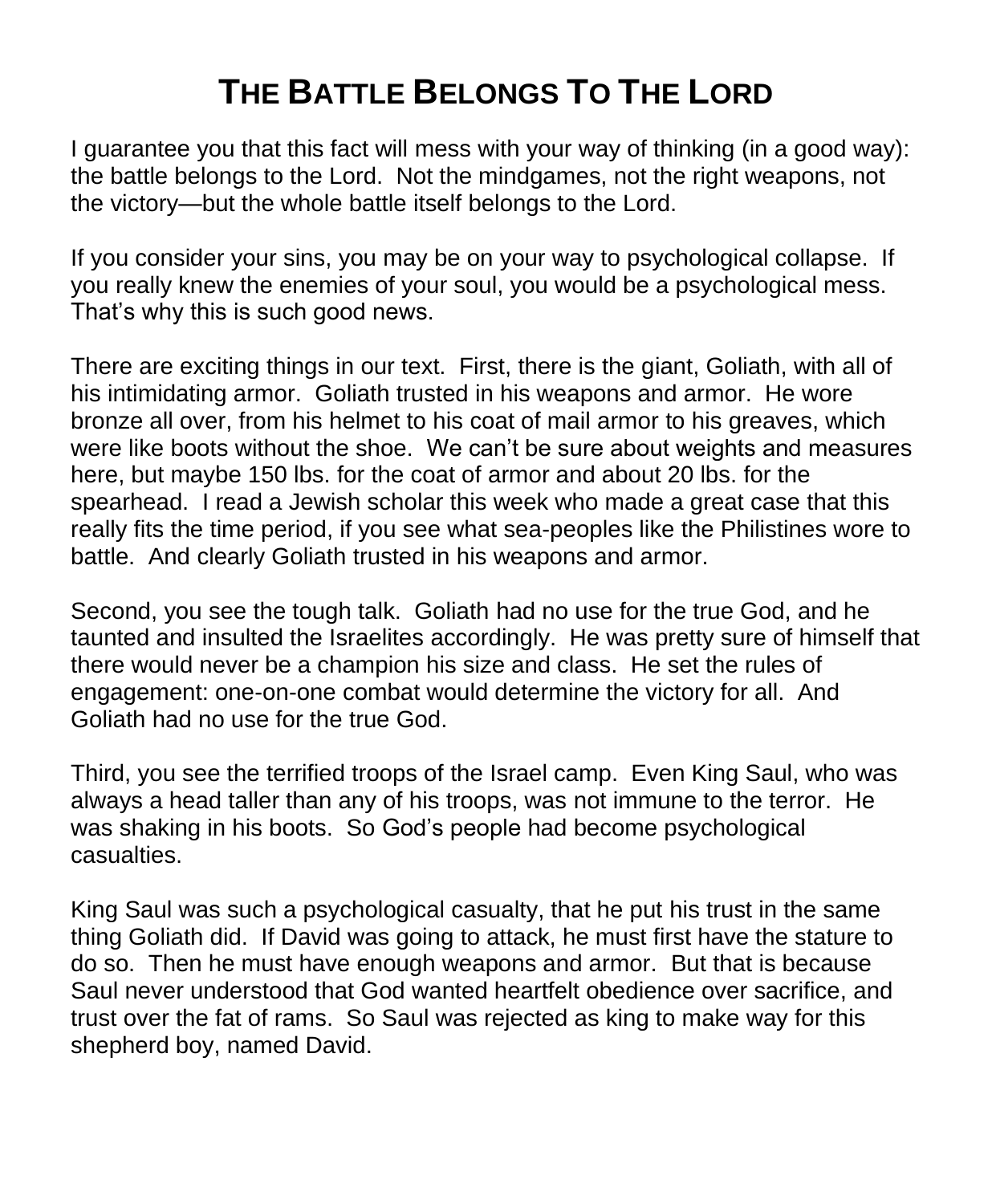When David did show up, he had to do a lot of convincing to get his chance on the battlefield. In so doing, David proved that the Lord has a track record of protecting and providing.

Do you trust in the heavy armor of Goliath? Do you feel like you're expected to fit into the armor of Saul? Doing what's right is heavy armor; it's easy to crumble and collapse under the pressure. There are big expectations in this world, that we might fit into the shoes of great heroes before us. Why can't we meet those expectations? Why do we expect the provisions of this world to fit us?

Face it; you put on Saul's armor a lot. You look for the bigger gadget or the better toy or the brighter solution to meet your need. What if God meets your need? What if that nagging problem or that pet sin has you shell-shocked and sidelined? Is it possible that God fits it, but if only you trusted the battle to Him?

We think small. God thinks big. We want God to bring the victory. We forget that God has not only the victory in mind, but He has designed the battle lines.

You may ask, "Why did God let me lose my job? Why didn't He solve that for me?" Is it possible that the battle is the Lord's and your job wasn't right for you? You may wonder, "Why did God take my friend? She was too young to go." Isn't it possible that the battle is the Lord's, and victory for your friend looks different than you presumed? You may ask, "Why did the Lord allow me to be tempted in such a way? Didn't He know I would sucker for it and sin, like I always do?" Isn't it possible that the battle is the Lord's, and, while it's no great thing to sin, it's important for us to struggle mightily against it?

David went on to beat the giant with his sling. As sweet as the giant's heavy helmet was, there was a weak spot between the eyes. No sword, spear, javelin, greaves, or coat of armor could help Goliath now. The stone sank right in, and David finished the job with the giant's own sword. Defeat for the giant and his garbage gods, failure for the Philistines, victory for David, blessing for Israel, and glory for the Lord!

So, David did it, and you can too! Right? Spiritualize it, and many naturally consider themselves to be David, as if we are David in the story. Trust in the Lord and you will slay your giants in life; your lions and bears have no chance. But let me steer you in a different direction.